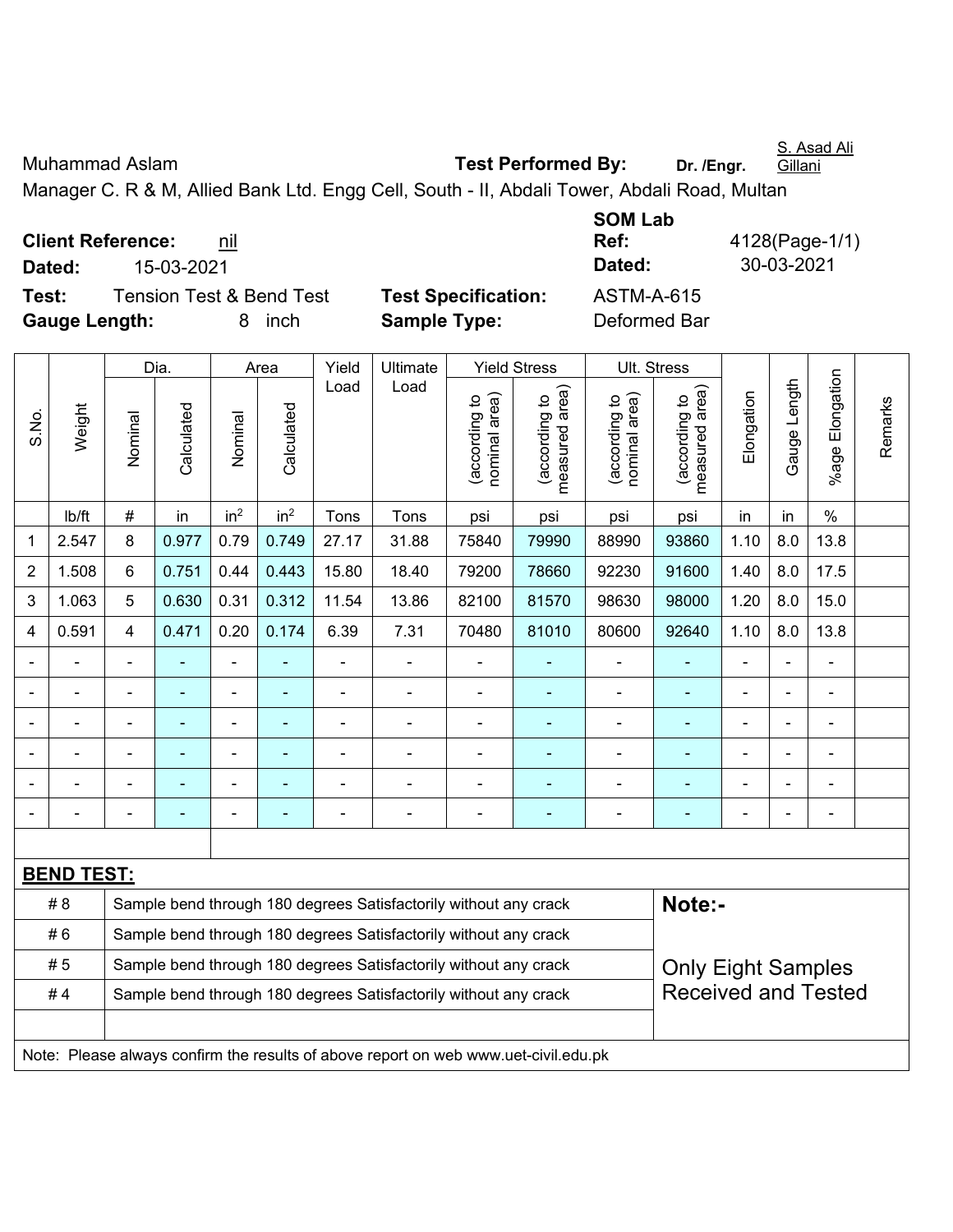Maj Adnan khalid® **Test Performed By:** Dr. /Engr. **S. Asad Ali Gillan** 

Dy Dir MTL, Bal Infra Dev Works of Sector - Q, Ph -VII - (M/S DHA - C )

## **Client Reference:** 408/241/E/Estb/Lab/55/01/Q

**Test:** Tension Test & Bend Test **Test Specification:** ASTM-A-615 **Gauge Length:** 8 inch **Sample Type:** Deformed Bar (Saeed Kasur Steel)

**SOM Lab Ref:** 4129(Page-1/1) **Dated:** 29-03-2021 **Dated:** 30-03-2021

|                          |                                                                                     |                | Dia.           |                          | Area            | Yield          | Ultimate                                                         |                                | <b>Yield Stress</b>             |                                | Ult. Stress                     |                |                |                 |         |
|--------------------------|-------------------------------------------------------------------------------------|----------------|----------------|--------------------------|-----------------|----------------|------------------------------------------------------------------|--------------------------------|---------------------------------|--------------------------------|---------------------------------|----------------|----------------|-----------------|---------|
| S.No.                    | Weight                                                                              | Nominal        | Calculated     | Nominal                  | Calculated      | Load           | Load                                                             | (according to<br>nominal area) | measured area)<br>(according to | (according to<br>nominal area) | measured area)<br>(according to | Elongation     | Gauge Length   | %age Elongation | Remarks |
|                          | lb/ft                                                                               | $\#$           | in             | in <sup>2</sup>          | in <sup>2</sup> | Tons           | Tons                                                             | psi                            | psi                             | psi                            | psi                             | in             | in             | $\%$            |         |
| 1                        | 0.644                                                                               | 4              | 0.491          | 0.20                     | 0.189           | 5.17           | 7.59                                                             | 56990                          | 60310                           | 83750                          | 88620                           | 1.50           | 8.0            | 18.8            |         |
| $\overline{2}$           | 0.639                                                                               | 4              | 0.489          | 0.20                     | 0.188           | 5.20           | 7.56                                                             | 57330                          | 60990                           | 83410                          | 88730                           | 1.50           | 8.0            | 18.8            |         |
|                          |                                                                                     |                |                | $\overline{a}$           |                 | L.             |                                                                  |                                |                                 | ÷                              | $\blacksquare$                  |                | $\overline{a}$ | $\blacksquare$  |         |
| ۰                        |                                                                                     |                |                | ÷                        |                 |                | $\blacksquare$                                                   |                                |                                 | ÷                              | Ē,                              | ٠              | $\blacksquare$ | $\blacksquare$  |         |
| $\overline{\phantom{a}}$ |                                                                                     | $\blacksquare$ | $\blacksquare$ | $\overline{\phantom{a}}$ |                 | $\blacksquare$ | $\blacksquare$                                                   | $\blacksquare$                 |                                 | -                              | $\blacksquare$                  | $\blacksquare$ | $\blacksquare$ | $\blacksquare$  |         |
| $\blacksquare$           |                                                                                     | $\blacksquare$ | $\blacksquare$ | ÷                        | $\blacksquare$  | L.             | $\blacksquare$                                                   | ÷                              | $\overline{\phantom{a}}$        | $\blacksquare$                 | $\blacksquare$                  | $\blacksquare$ | ÷,             | $\blacksquare$  |         |
| $\overline{\phantom{a}}$ |                                                                                     | ÷,             | $\blacksquare$ | $\overline{\phantom{a}}$ | ×,              | Ē,             | ÷,                                                               | $\blacksquare$                 | $\overline{\phantom{a}}$        | ÷                              | ÷,                              | $\blacksquare$ | ÷,             | $\blacksquare$  |         |
|                          |                                                                                     | $\blacksquare$ |                | $\overline{\phantom{a}}$ | ٠               | ä,             | $\blacksquare$                                                   | $\blacksquare$                 |                                 | ÷                              | ÷,                              | $\blacksquare$ | ÷,             | $\blacksquare$  |         |
|                          |                                                                                     |                | $\blacksquare$ | $\blacksquare$           |                 |                | $\blacksquare$                                                   |                                | $\overline{\phantom{0}}$        | $\blacksquare$                 | $\overline{\phantom{a}}$        |                |                | $\blacksquare$  |         |
| ۰                        |                                                                                     |                |                |                          |                 | ÷              | $\blacksquare$                                                   |                                |                                 | ÷                              |                                 | ÷              | $\blacksquare$ | Ē,              |         |
|                          |                                                                                     |                |                |                          |                 |                |                                                                  |                                |                                 |                                |                                 |                |                |                 |         |
|                          | <b>BEND TEST:</b>                                                                   |                |                |                          |                 |                |                                                                  |                                |                                 |                                |                                 |                |                |                 |         |
|                          | #4                                                                                  |                |                |                          |                 |                | Sample bend through 180 degrees Satisfactorily without any crack |                                |                                 |                                | Note:-                          |                |                |                 |         |
|                          |                                                                                     |                |                |                          |                 |                |                                                                  |                                |                                 |                                |                                 |                |                |                 |         |
|                          |                                                                                     |                |                |                          |                 |                |                                                                  |                                |                                 |                                | <b>Only Three Samples</b>       |                |                |                 |         |
|                          |                                                                                     |                |                |                          |                 |                |                                                                  |                                |                                 |                                | <b>Received and Tested</b>      |                |                |                 |         |
|                          |                                                                                     |                |                |                          |                 |                |                                                                  |                                |                                 |                                |                                 |                |                |                 |         |
|                          | Note: Please always confirm the results of above report on web www.uet-civil.edu.pk |                |                |                          |                 |                |                                                                  |                                |                                 |                                |                                 |                |                |                 |         |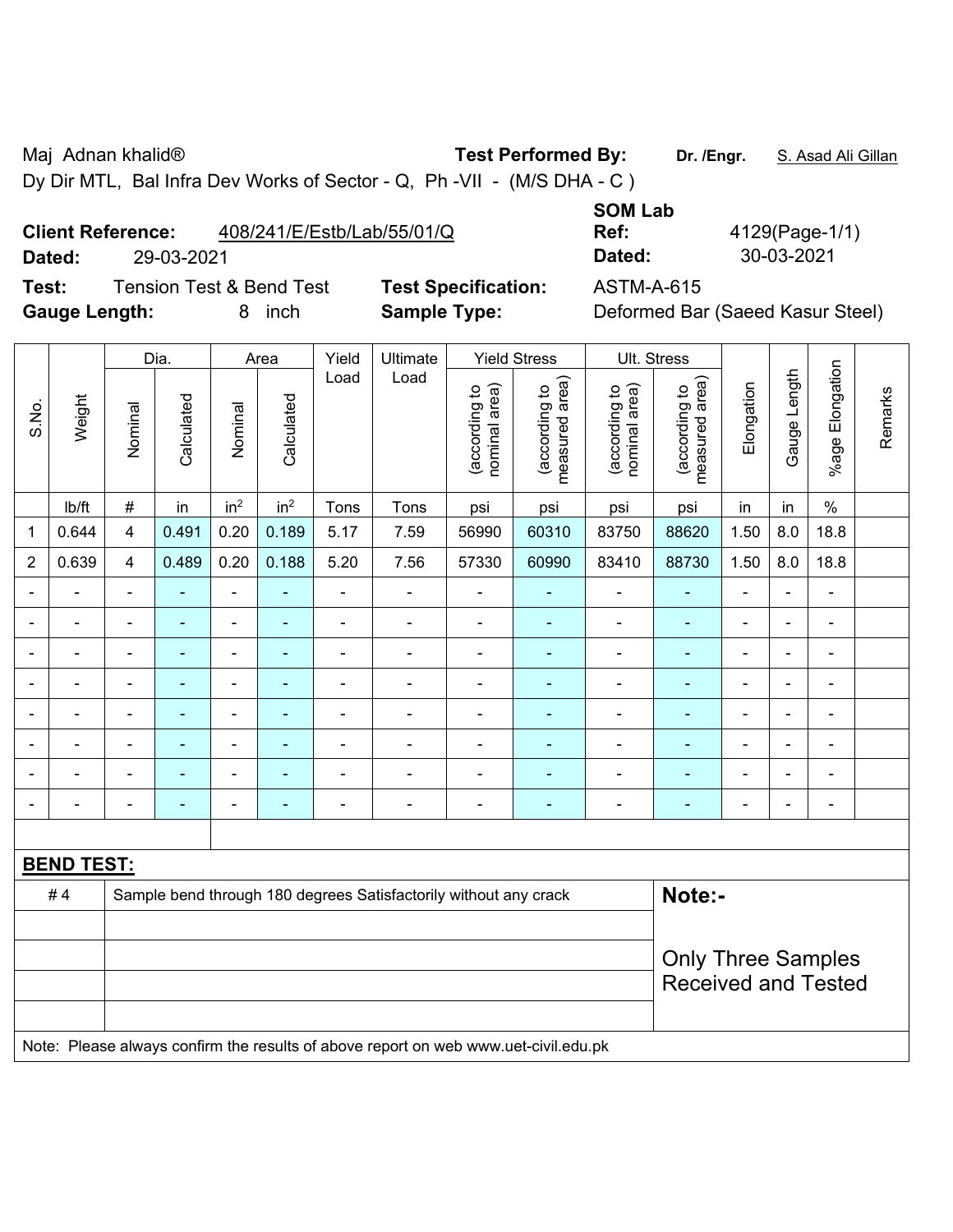Syed Mohsin Ali **Test Performed By:** Dr. /Engr. S. Asad Ali Gillani Resident Engineer, QA/QC, Department, Bahria Town, (Pvt) Ltd Lahore

|                             | <b>Client Reference:</b><br>QA/QC-Steel-2260 |                            | Ref:       | 4130(Page-1/   |
|-----------------------------|----------------------------------------------|----------------------------|------------|----------------|
| Dated:                      | 30-03-2021                                   |                            | Dated:     | 30-03-2021     |
| Test:                       | <b>Tension Test &amp; Bend Test</b>          | <b>Test Specification:</b> | ASTM-A-615 |                |
| $\sim$ $\sim$ $\sim$ $\sim$ |                                              | - - -                      |            | $\blacksquare$ |

| <b>SOM Lab</b> |                |
|----------------|----------------|
| Ref:           | 4130(Page-1/1) |
| Dated:         | 30-03-2021     |
|                |                |

**Test Specification:** ASTM-A-615 **Gauge Length:** 8 inch **Sample Type:** Deformed Bar(Ittefaq Steel)

|                |                                                                                     |                                                                  | Dia.           |                              | Area            | Yield              | Ultimate                                                         |                                | <b>Yield Stress</b>             | Ult. Stress                    |                                 |            |                |                              |         |
|----------------|-------------------------------------------------------------------------------------|------------------------------------------------------------------|----------------|------------------------------|-----------------|--------------------|------------------------------------------------------------------|--------------------------------|---------------------------------|--------------------------------|---------------------------------|------------|----------------|------------------------------|---------|
| S.No.          | Weight                                                                              | Nominal                                                          | Calculated     | Nominal                      | Calculated      | Load               | Load                                                             | nominal area)<br>(according to | (according to<br>measured area) | nominal area)<br>(according to | (according to<br>measured area) | Elongation | Gauge Length   | Elongation<br>%agel          | Remarks |
|                | Ib/ft                                                                               | $\#$                                                             | in             | in <sup>2</sup>              | in <sup>2</sup> | Tons               | Tons                                                             | psi                            | psi                             | psi                            | psi                             | in         | in             | $\frac{0}{0}$                |         |
| 1              | 1.501                                                                               | 6                                                                | 0.749          | 0.44                         | 0.441           | 14.39              | 18.93                                                            | 72150                          | 71980                           | 94880                          | 94670                           | 1.40       | 8.0            | 17.5                         |         |
| 2              | 1.496                                                                               | 6                                                                | 0.748          | 0.44                         | 0.440           | 14.29              | 18.83                                                            | 71640                          | 71640                           | 94370                          | 94370                           | 1.50       | 8.0            | 18.8                         |         |
| 3              | 1.039                                                                               | 5                                                                | 0.623          | 0.31                         | 0.305           | 12.15              | 14.93                                                            | 86450                          | 87860                           | 106250                         | 107990                          | 1.00       | 8.0            | 12.5                         |         |
| 4              | 1.029                                                                               | 5                                                                | 0.620          | 0.31                         | 0.302           | 11.54              | 14.53                                                            | 82100                          | 84270                           | 103340                         | 106080                          | 1.00       | 8.0            | 12.5                         |         |
|                |                                                                                     |                                                                  |                | $\blacksquare$               |                 |                    |                                                                  |                                |                                 |                                |                                 |            |                |                              |         |
|                |                                                                                     |                                                                  |                | ÷                            |                 | ÷<br>L,<br>ä,<br>÷ |                                                                  |                                |                                 |                                |                                 |            |                |                              |         |
| $\blacksquare$ |                                                                                     | $\blacksquare$                                                   | ÷              | $\blacksquare$               |                 | $\blacksquare$     | $\blacksquare$                                                   | $\blacksquare$                 | ۰                               | $\blacksquare$                 | ÷                               | Ē,         | $\blacksquare$ | $\blacksquare$               |         |
|                |                                                                                     | $\blacksquare$                                                   | ÷              | ÷                            |                 | -                  | ÷                                                                | $\blacksquare$                 | ۰                               | $\blacksquare$                 | $\overline{a}$                  | ÷          |                | $\blacksquare$               |         |
|                |                                                                                     | L,                                                               | ÷,             | $\qquad \qquad \blacksquare$ |                 | ä,                 | ä,                                                               | L,                             | ۰                               | $\blacksquare$                 | ٠                               | L,         |                | ä,                           |         |
|                |                                                                                     | ÷                                                                | $\blacksquare$ | $\blacksquare$               | ä,              | $\overline{a}$     | ÷                                                                | $\overline{a}$                 | ÷                               | ÷                              | ÷                               | Ē,         |                | $\qquad \qquad \blacksquare$ |         |
|                |                                                                                     |                                                                  |                |                              |                 |                    |                                                                  |                                |                                 |                                |                                 |            |                |                              |         |
|                | <b>BEND TEST:</b>                                                                   |                                                                  |                |                              |                 |                    |                                                                  |                                |                                 |                                |                                 |            |                |                              |         |
|                | #6                                                                                  |                                                                  |                |                              |                 |                    | Sample bend through 180 degrees Satisfactorily without any crack |                                |                                 |                                | Note:-                          |            |                |                              |         |
|                | #5                                                                                  | Sample bend through 180 degrees Satisfactorily without any crack |                |                              |                 |                    |                                                                  |                                |                                 |                                |                                 |            |                |                              |         |
|                |                                                                                     | <b>Only Six Samples</b>                                          |                |                              |                 |                    |                                                                  |                                |                                 |                                |                                 |            |                |                              |         |
|                |                                                                                     |                                                                  |                |                              |                 |                    |                                                                  |                                |                                 |                                | <b>Received and Tested</b>      |            |                |                              |         |
|                |                                                                                     |                                                                  |                |                              |                 |                    |                                                                  |                                |                                 |                                |                                 |            |                |                              |         |
|                | Note: Please always confirm the results of above report on web www.uet-civil.edu.pk |                                                                  |                |                              |                 |                    |                                                                  |                                |                                 |                                |                                 |            |                |                              |         |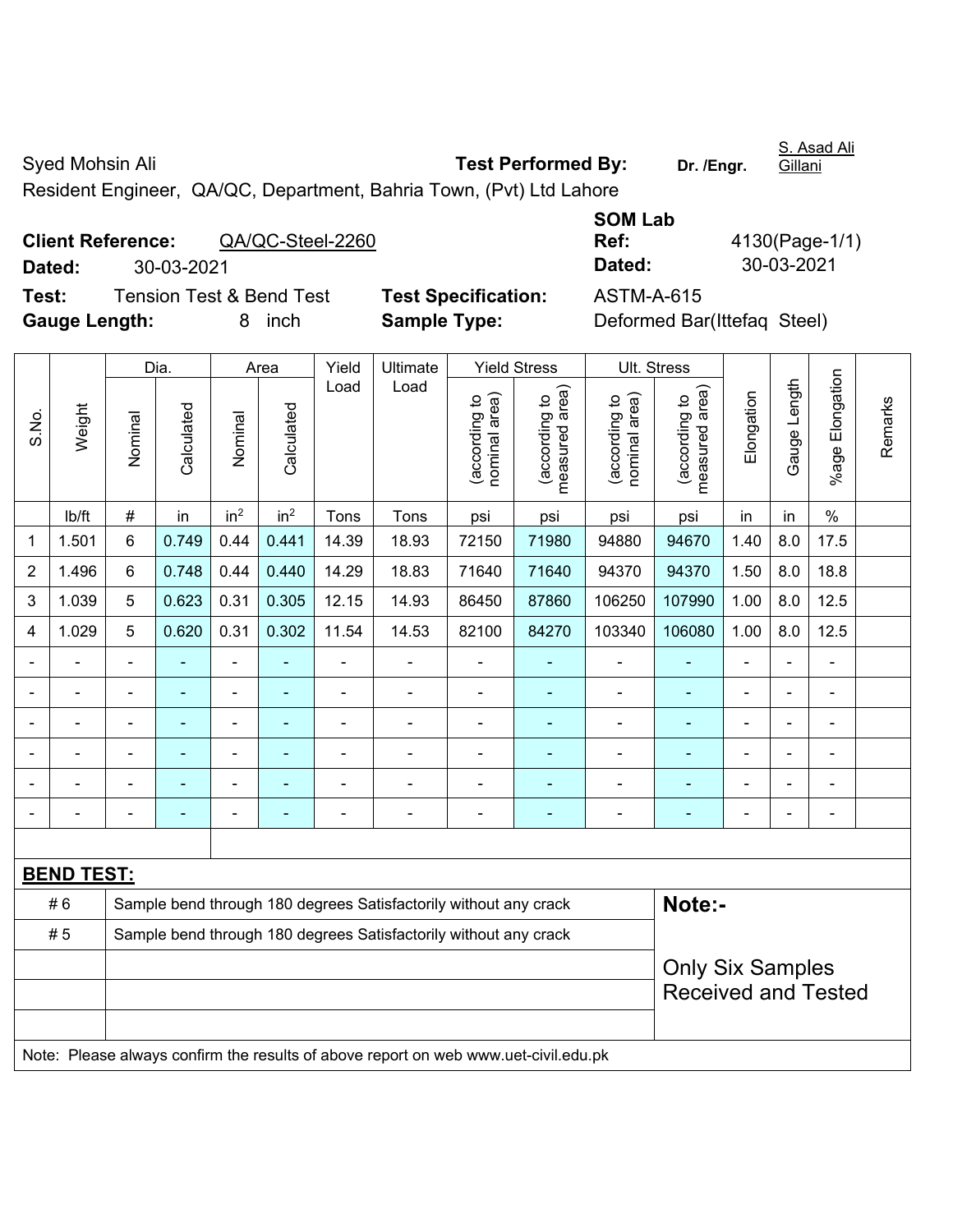Maj Nadeem ur Rehman Khakwani (Retd ) **Test Performed By: Dr. /Engr.**  ACES (Pvt) Ltd. Sector -I, - DHA, Multan

S. Asad Ali **Gillani** 

Client Reference: RE / Sec - I/Test /02 **Dated:** 27-03-2021 **Dated:** 30-03-2021 **Test:** Tension Test & Bend Test **Test Specification:** ASTM-A-615 **Gauge Length:** 8 inch **Sample Type:** Deformed Bar

|       |                   | Dia.                                                             |                |                          | Area            | Yield                    | <b>Ultimate</b>                                                                     |                                | <b>Yield Stress</b>             |                                | Ult. Stress                                 |                |                          |                      |         |
|-------|-------------------|------------------------------------------------------------------|----------------|--------------------------|-----------------|--------------------------|-------------------------------------------------------------------------------------|--------------------------------|---------------------------------|--------------------------------|---------------------------------------------|----------------|--------------------------|----------------------|---------|
| S.No. | Weight            | Nominal                                                          | Calculated     | Nominal                  | Calculated      | Load                     | Load                                                                                | nominal area)<br>(according to | measured area)<br>(according to | (according to<br>nominal area) | (according to<br>neasured area)<br>measured | Elongation     | Gauge Length             | Elongation<br>%age l | Remarks |
|       | Ib/ft             | $\#$                                                             | in             | in <sup>2</sup>          | in <sup>2</sup> | Tons                     | Tons                                                                                | psi                            | psi                             | psi                            | psi                                         | in             | in                       | $\%$                 |         |
| 1     | 2.696             | 8                                                                | 1.004          | 0.79                     | 0.792           | 34.05                    | 39.32                                                                               | 95050                          | 94810                           | 109760                         | 109490                                      | 1.00           | 8.0                      | 12.5                 |         |
| 2     | 2.698             | 8                                                                | 1.005          | 0.79                     | 0.793           | 33.64                    | 38.94                                                                               | 93910                          | 93560                           | 108710                         | 108300                                      | 1.00           | 8.0                      | 12.5                 |         |
| 3     | 1.526             | 6                                                                | 0.755          | 0.44                     | 0.448           | 16.84                    | 21.20                                                                               | 84410                          | 82900                           | 106280                         | 104380                                      | 1.10           | 8.0                      | 13.8                 |         |
| 4     | 1.522             | 6                                                                | 0.754          | 0.44                     | 0.447           | 16.84                    | 21.25                                                                               | 84410                          | 83090                           | 106530                         | 104870                                      | 1.00           | 8.0                      | 12.5                 |         |
| 5     | 0.690             | $\overline{\mathbf{4}}$                                          | 0.508          | 0.20                     | 0.203           | 7.59                     | 9.28                                                                                | 83750                          | 82510                           | 102290                         | 100780                                      | 1.10           | 8.0                      | 13.8                 |         |
| 6     | 0.673             | 4                                                                | 0.502          | 0.20                     | 0.198           | 7.19                     | 8.89                                                                                | 79250                          | 80050                           | 98020                          | 99010                                       | 1.00           | 8.0                      | 12.5                 |         |
|       |                   | $\overline{\phantom{a}}$                                         | ٠              | $\overline{\phantom{a}}$ |                 | $\overline{\phantom{a}}$ | $\overline{a}$                                                                      | $\blacksquare$                 | ÷                               |                                |                                             | $\blacksquare$ | $\overline{\phantom{a}}$ | ۰                    |         |
|       |                   | $\overline{\phantom{a}}$                                         | $\blacksquare$ | $\blacksquare$           | $\blacksquare$  | $\blacksquare$           | $\overline{a}$                                                                      | $\overline{\phantom{a}}$       | $\blacksquare$                  | $\blacksquare$                 | $\blacksquare$                              | $\blacksquare$ | $\overline{\phantom{a}}$ | ۰                    |         |
|       |                   |                                                                  | ٠              |                          | $\blacksquare$  | $\blacksquare$           | $\blacksquare$                                                                      | $\blacksquare$                 | $\blacksquare$                  |                                | $\blacksquare$                              |                | L,                       | ۰                    |         |
|       |                   | $\blacksquare$                                                   |                |                          |                 | $\blacksquare$           |                                                                                     | ÷                              | ۰                               |                                |                                             |                |                          |                      |         |
|       |                   |                                                                  |                |                          |                 |                          |                                                                                     |                                |                                 |                                |                                             |                |                          |                      |         |
|       | <b>BEND TEST:</b> |                                                                  |                |                          |                 |                          |                                                                                     |                                |                                 |                                |                                             |                |                          |                      |         |
|       | #8                |                                                                  |                |                          |                 |                          | Sample bend through 180 degrees Satisfactorily without any crack                    |                                |                                 |                                | Note:-                                      |                |                          |                      |         |
|       | #6                | Sample bend through 180 degrees Satisfactorily without any crack |                |                          |                 |                          |                                                                                     |                                |                                 |                                |                                             |                |                          |                      |         |
|       | #4                |                                                                  |                |                          |                 |                          | Sample bend through 180 degrees Satisfactorily without any crack                    |                                |                                 |                                | <b>Only Nine Samples</b>                    |                |                          |                      |         |
|       |                   |                                                                  |                |                          |                 |                          |                                                                                     |                                |                                 |                                | <b>Received and Tested</b>                  |                |                          |                      |         |
|       |                   |                                                                  |                |                          |                 |                          |                                                                                     |                                |                                 |                                |                                             |                |                          |                      |         |
|       |                   |                                                                  |                |                          |                 |                          | Note: Please always confirm the results of aboye report on web www.uet-civil.edu.pk |                                |                                 |                                |                                             |                |                          |                      |         |

**SOM Lab Ref:** 4131(Page-1/1)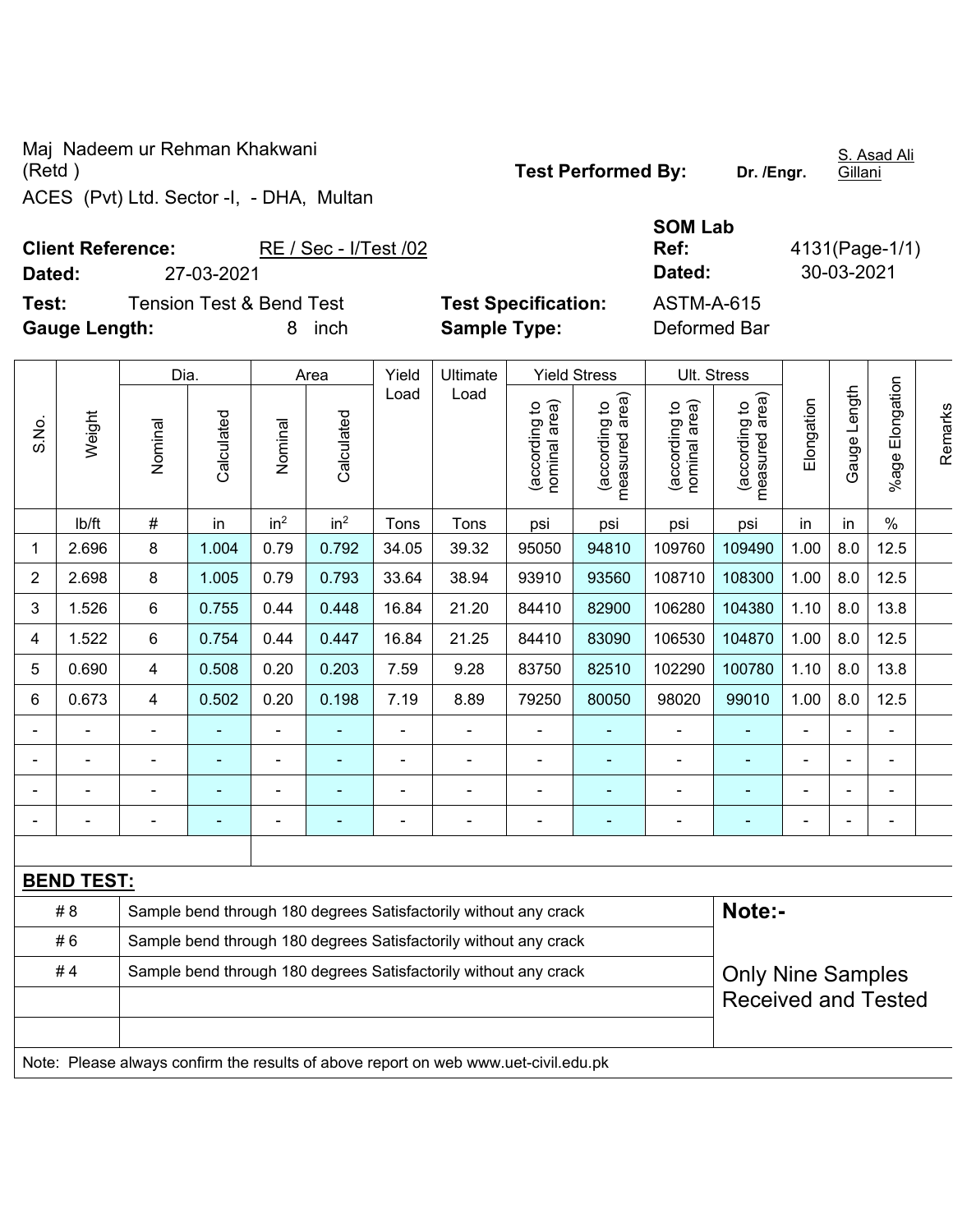Dr. Muhammad Ikram **Test Performed By:** Dr. /Engr. **S. Asad Ali Gillan** Director ABS Developers (Pvt) Ltd., Lahore

## **Client Reference:** ABS/Steel/300321

**Dated:** 30-03-2021 **Dated:** 30-03-2021

**Test:** Tension Test & Bend Test **Test Specification:** ASTM-A-615 **Gauge Length:** 8 inch **Sample Type:** Deformed Bar (FA Steel)

**SOM Lab Ref:** 4132(Page-1/1)

|        |                |                   |                          |                          |                |                |                                |                                 |                                                                  | Ult. Stress                     |                |                          |                          |                                                         |
|--------|----------------|-------------------|--------------------------|--------------------------|----------------|----------------|--------------------------------|---------------------------------|------------------------------------------------------------------|---------------------------------|----------------|--------------------------|--------------------------|---------------------------------------------------------|
| Weight | Nominal        | Calculated        | Nominal                  | Calculated               | Load           | Load           | nominal area)<br>(according to | measured area)<br>(according to | nominal area)<br>(according to                                   | measured area)<br>(according to | Elongation     | Gauge Length             | Elongation<br>$%$ age    | Remarks                                                 |
| lb/ft  | $\#$           | in                | in <sup>2</sup>          | in <sup>2</sup>          | Tons           | Tons           | psi                            | psi                             | psi                                                              | psi                             | in             | in                       | $\%$                     |                                                         |
| 2.570  | 8              | 0.980             | 0.79                     | 0.755                    | 27.73          | 35.44          | 77410                          | 81000                           | 98950                                                            | 103540                          | 0.80           | 8.0                      | 10.0                     |                                                         |
| 2.574  | 8              | 0.981             | 0.79                     | 0.756                    | 26.10          | 35.65          | 72850                          | 76130                           | 99520                                                            | 103990                          | 0.90           | 8.0                      | 11.3                     |                                                         |
|        | $\blacksquare$ | $\blacksquare$    | $\blacksquare$           | $\blacksquare$           | $\blacksquare$ |                |                                | $\blacksquare$                  | $\blacksquare$                                                   |                                 | $\blacksquare$ |                          | $\blacksquare$           |                                                         |
|        | $\blacksquare$ | ۰                 | $\overline{\phantom{0}}$ | $\overline{a}$           | $\blacksquare$ | $\blacksquare$ | $\qquad \qquad \blacksquare$   |                                 | ۰                                                                |                                 | $\blacksquare$ | $\blacksquare$           | $\overline{\phantom{a}}$ |                                                         |
|        | $\blacksquare$ | ۰                 | $\blacksquare$           | ÷                        | $\overline{a}$ |                | $\qquad \qquad \blacksquare$   |                                 | $\blacksquare$                                                   |                                 | $\blacksquare$ |                          | $\blacksquare$           |                                                         |
|        |                | ۰                 | $\blacksquare$           | $\blacksquare$           | $\blacksquare$ |                | $\blacksquare$                 | $\overline{\phantom{a}}$        | $\blacksquare$                                                   |                                 | Ē,             |                          | $\blacksquare$           |                                                         |
|        |                |                   | $\overline{\phantom{0}}$ | ٠                        | $\blacksquare$ |                | $\blacksquare$                 |                                 | ۰                                                                |                                 | ۰              |                          | $\overline{\phantom{a}}$ |                                                         |
|        | $\blacksquare$ |                   | $\blacksquare$           |                          | $\blacksquare$ |                |                                |                                 | ۰                                                                |                                 | Ē,             |                          | $\overline{\phantom{a}}$ |                                                         |
|        |                | $\blacksquare$    | $\blacksquare$           | $\overline{\phantom{a}}$ |                |                | $\blacksquare$                 |                                 | ÷                                                                |                                 | L.             |                          | $\blacksquare$           |                                                         |
|        | $\blacksquare$ | ۰                 | $\blacksquare$           | ۰                        | $\blacksquare$ | $\blacksquare$ | $\qquad \qquad \blacksquare$   | $\overline{\phantom{a}}$        | $\qquad \qquad \blacksquare$                                     | ٠                               | $\blacksquare$ | $\overline{\phantom{0}}$ | $\blacksquare$           |                                                         |
|        |                |                   |                          |                          |                |                |                                |                                 |                                                                  |                                 |                |                          |                          |                                                         |
|        |                |                   |                          |                          |                |                |                                |                                 |                                                                  |                                 |                |                          |                          |                                                         |
|        |                |                   |                          |                          |                |                |                                |                                 |                                                                  |                                 |                |                          |                          |                                                         |
|        |                |                   |                          |                          |                |                |                                |                                 |                                                                  |                                 |                |                          |                          |                                                         |
|        | # 8            | <b>BEND TEST:</b> |                          |                          |                |                |                                |                                 | Sample bend through 180 degrees Satisfactorily without any crack |                                 |                | Note:-                   |                          | <b>Only Three Samples</b><br><b>Received and Tested</b> |

Note: Please always confirm the results of above report on web www.uet-civil.edu.pk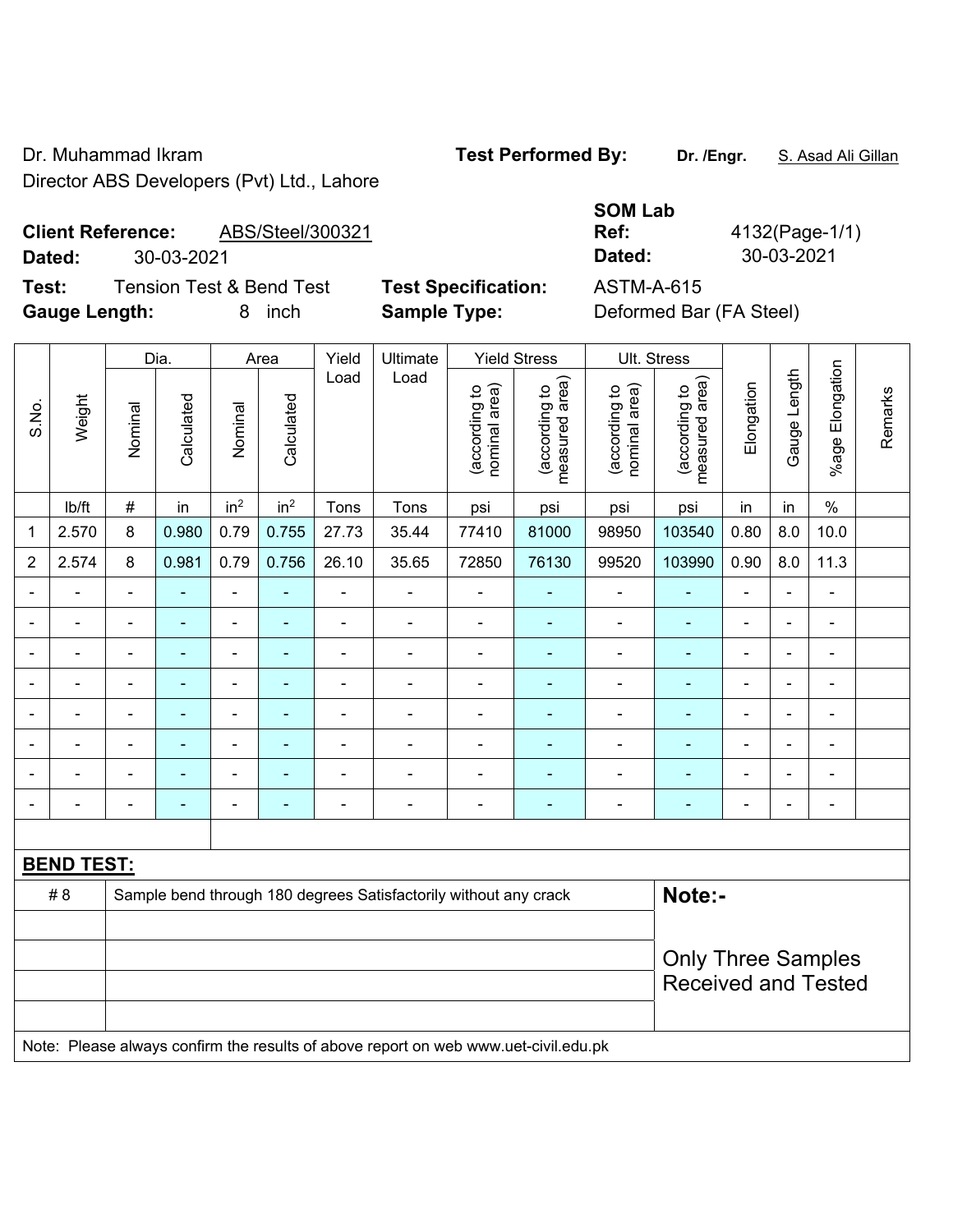Maj Adnan khalid® **Test Performed By:** Dr. /Engr. **Nauman Khurram** Numan And Dr. *I*Engr. **Nauman Khurram** Dy Dir MTL, Const of 1 Kanal, NGV at DRGCC Ph-III, Club House DHA Pha Ph-6,(M/S Linker Developers (Pvt) ltd.)

## **Client Reference:**  $408/241/E/Lab/58/40$

**Test:** Tension Test & Bend Test **Test Specification:** ASTM-A-615 Gauge Length: **8** inch **Sample Type:** 

| <b>Client Reference:</b> |            | 408/241/E/Lab/58/40 | <b>SOM Lab Ref:</b> | 4133(Page-1/1) |
|--------------------------|------------|---------------------|---------------------|----------------|
| Dated:                   | 30-03-2021 |                     | Dated:              | 30-03-2021     |

| Deformed Bar (AFCO Steel) |  |  |  |
|---------------------------|--|--|--|
|---------------------------|--|--|--|

|                |                                                                                     | Dia.                                                             |                |                          | Area                     | Yield<br>Ultimate |                                                                  |                                | <b>Yield Stress</b>             |                                | Ult. Stress                     |                |                          |                 |  |
|----------------|-------------------------------------------------------------------------------------|------------------------------------------------------------------|----------------|--------------------------|--------------------------|-------------------|------------------------------------------------------------------|--------------------------------|---------------------------------|--------------------------------|---------------------------------|----------------|--------------------------|-----------------|--|
| S.No.          | Weight                                                                              | Nominal                                                          | Calculated     | Nominal                  | Calculated               | Load              | Load                                                             | nominal area)<br>(according to | (according to<br>measured area) | nominal area)<br>(according to | (according to<br>measured area) | Elongation     | Gauge Length             | %age Elongation |  |
|                | lb/ft                                                                               | $\#$                                                             | in             | in <sup>2</sup>          | in <sup>2</sup>          | Tons              | Tons                                                             | psi                            | psi                             | psi                            | psi                             | in             | in                       | $\%$            |  |
| 1              | 1.481                                                                               | 6                                                                | 0.744          | 0.44                     | 0.435                    | 13.51             | 20.90                                                            | 67700                          | 68480                           | 104750                         | 105950                          | 1.60           | 8.0                      | 20.0            |  |
| $\overline{2}$ | 1.474                                                                               | 6                                                                | 0.743          | 0.44                     | 0.433                    | 13.43             | 20.66                                                            | 67290                          | 68380                           | 103570                         | 105240                          | 1.40           | 8.0                      | 17.5            |  |
| 3              | 0.644                                                                               | 4                                                                | 0.491          | 0.20                     | 0.189                    | 6.14              | 8.97                                                             | 67670                          | 71610                           | 98920                          | 104680                          | 1.40           | 8.0                      | 17.5            |  |
| 4              | 0.654                                                                               | 4                                                                | 0.494          | 0.20                     | 0.192                    | 6.22              | 9.02                                                             | 68570                          | 71430                           | 99480                          | 103630                          | 1.30           | 8.0                      | 16.3            |  |
|                |                                                                                     | ÷,                                                               | $\blacksquare$ | $\overline{\phantom{a}}$ | ÷,                       | ÷,                | $\overline{\phantom{a}}$                                         | $\overline{\phantom{a}}$       | ä,                              | $\blacksquare$                 | $\blacksquare$                  | $\blacksquare$ | $\blacksquare$           | $\blacksquare$  |  |
|                |                                                                                     | ÷                                                                |                | $\blacksquare$           | ä,                       | ä,                | $\blacksquare$                                                   | $\blacksquare$                 | $\blacksquare$                  | ä,                             | $\blacksquare$                  | ä,             | L,                       |                 |  |
|                |                                                                                     | $\blacksquare$                                                   |                | $\blacksquare$           | $\blacksquare$           | ä,                | $\blacksquare$                                                   | $\blacksquare$                 | $\blacksquare$                  | Ē,                             | $\blacksquare$                  | $\blacksquare$ | $\blacksquare$           |                 |  |
| $\blacksquare$ | $\overline{\phantom{0}}$                                                            | ÷.                                                               | $\blacksquare$ | $\blacksquare$           | ä,                       | ÷.                | $\blacksquare$                                                   | $\blacksquare$                 | $\blacksquare$                  | $\blacksquare$                 | $\blacksquare$                  | $\blacksquare$ | $\blacksquare$           |                 |  |
|                |                                                                                     | Ē,                                                               | ä,             | $\blacksquare$           | ÷,                       | ä,                | $\blacksquare$                                                   | $\blacksquare$                 | L,                              | $\blacksquare$                 | $\blacksquare$                  | Ē,             | $\overline{\phantom{a}}$ | $\blacksquare$  |  |
|                |                                                                                     | ÷                                                                | ۰              | $\overline{a}$           | $\overline{\phantom{0}}$ | ÷                 | $\overline{a}$                                                   | $\blacksquare$                 | ä,                              | $\blacksquare$                 | $\blacksquare$                  | $\overline{a}$ | $\blacksquare$           | $\blacksquare$  |  |
|                |                                                                                     |                                                                  |                |                          |                          |                   |                                                                  |                                |                                 |                                |                                 |                |                          |                 |  |
|                | <b>BEND TEST:</b>                                                                   |                                                                  |                |                          |                          |                   |                                                                  |                                |                                 |                                |                                 |                |                          |                 |  |
|                | #6                                                                                  |                                                                  |                |                          |                          |                   | Sample bend through 180 degrees Satisfactorily without any crack |                                |                                 |                                | Note:-                          |                |                          |                 |  |
|                | #4                                                                                  | Sample bend through 180 degrees Satisfactorily without any crack |                |                          |                          |                   |                                                                  |                                |                                 |                                |                                 |                |                          |                 |  |
|                |                                                                                     |                                                                  |                |                          |                          |                   |                                                                  |                                |                                 |                                | <b>Only Six Samples</b>         |                |                          |                 |  |
|                |                                                                                     |                                                                  |                |                          |                          |                   |                                                                  |                                |                                 |                                | <b>Received and Tested</b>      |                |                          |                 |  |
|                |                                                                                     |                                                                  |                |                          |                          |                   |                                                                  |                                |                                 |                                |                                 |                |                          |                 |  |
|                | Note: Please always confirm the results of above report on web www.uet-civil.edu.pk |                                                                  |                |                          |                          |                   |                                                                  |                                |                                 |                                |                                 |                |                          |                 |  |